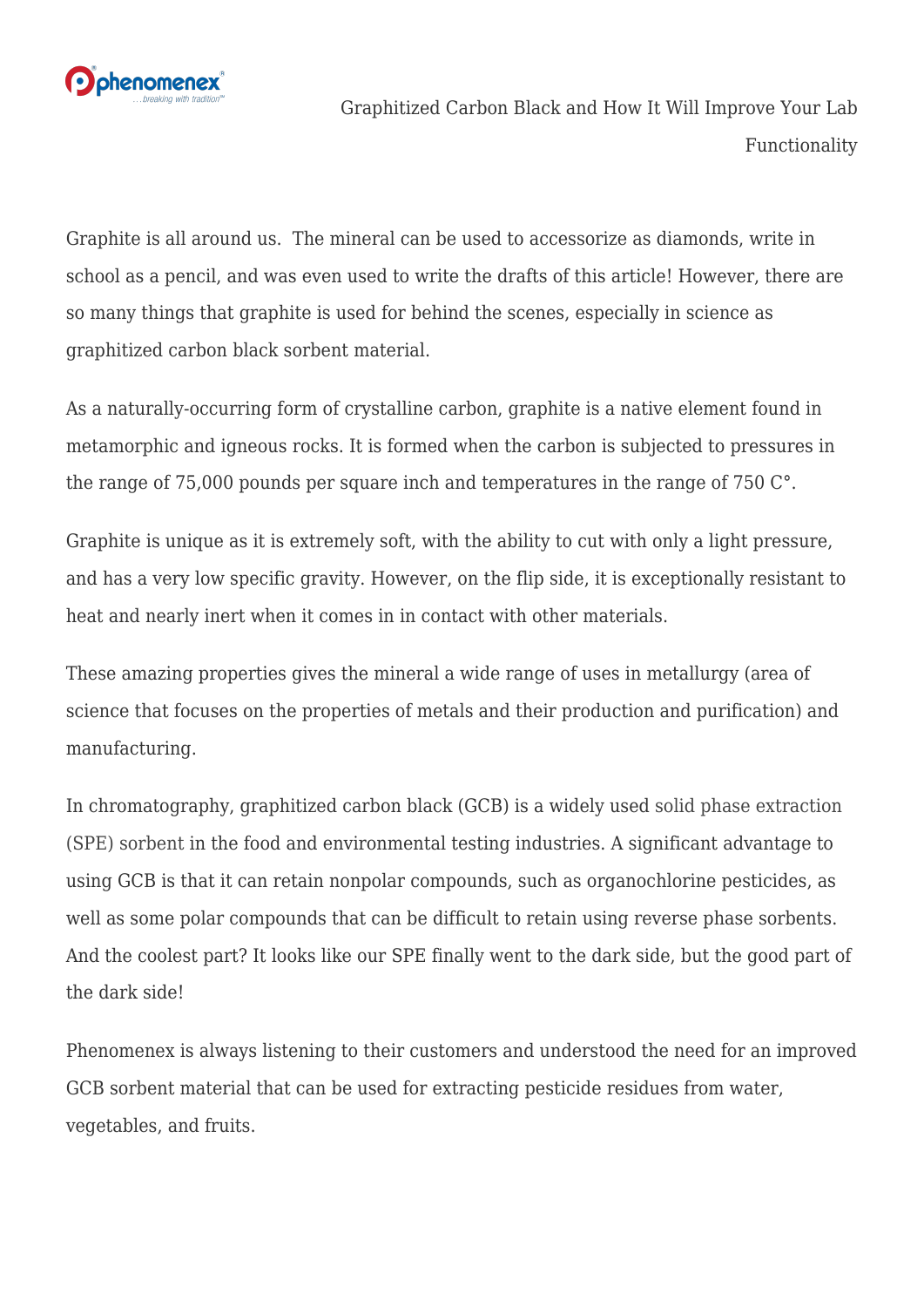

Graphitized Carbon Black and How It Will Improve Your Lab Functionality



[Strata® GCB](http://ow.ly/JCR630lv8eI) is a high-quality GCB SPE clean-up that offers better retention of polar compounds compared to C8 and C18 silica products and is designed and manufactured from high quality non-porous chromatographically-grade graphitized carbon.

With Phenomenex's newest SPE product, [Strata® GCB](http://ow.ly/JCR630lv8eI), we are able to offer a better cleanup of pesticides and PFAS from water, fruits and vegetables. These cartridges can be used as a stand-alone solution or in a dual cartridge method after another SPE to add an additional filtration steps for ultra-clean samples. An additional application that GCB is commonly used for is removal of pigments from fruit or vegetable matrices. We have used GCB for the dispersive SPE portion of our ro $Q^M$  QuEChERS kits for this purpose and saw a need in the market to expand out SPE capabilities. All Strata GCB cartridges are manufactured with high quality non-porous chromatographically-grade graphitized carbon.